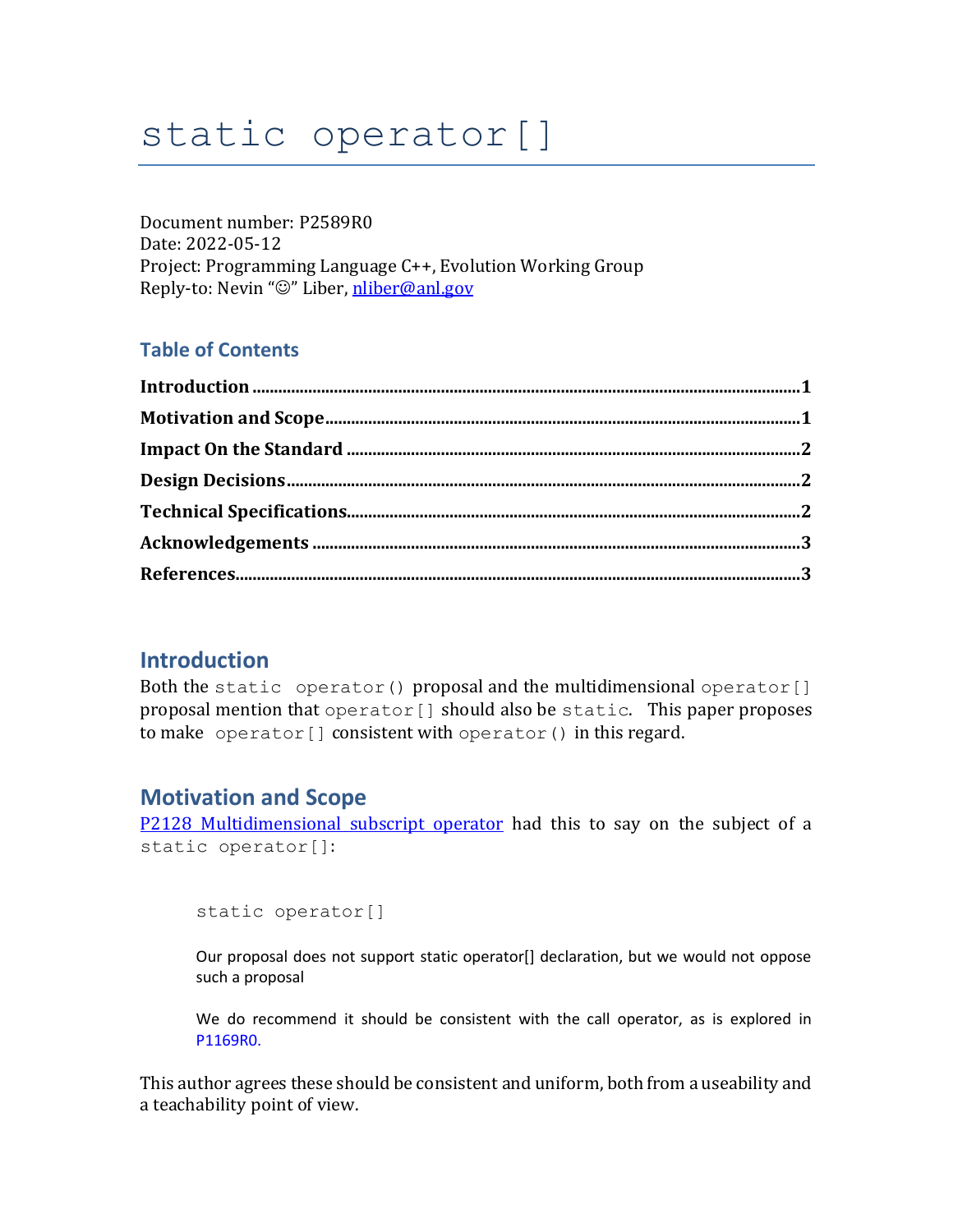Looking at the latest revision of P1169 [static operator\(\)](https://wg21.link/P1169), it mainly talks about [EWG88:](https://wg21.link/ewg88)

This idea was previously referenced in [\[EWG88\]](https://isocpp.org/files/papers/P1169R4.html#ref-EWG88), which reads:

In c++std-core-14770, Dos Reis suggests that operator $\lceil$  and operator() should both be allowed to be static. In addition to that, he suggests that both should allow multiple parameters. It's well known that there's a possibility that this breaks existing code  $(600[1,2]$  is valid, the thing in brackets is a comma-expression) but there are possibilities to fix such cases (by requiring parens if a commaexpression is desired). EWG should discuss whether such unification is to be strived for.

Discussed in Rapperswil 2014. EWG points out that there are more issues to consider here, in terms of other operators, motivations, connections with captureless lambdas, who knows what else, so an analysis paper is requested.

There is a separate paper proposing multi-argument subscripting  $[P2128R3]$  already, with preexisting code such as  $f \circ \circ [1, 2]$  already having been deprecated.

Again, this author agrees that operator[] and operator() should both be static.

# <span id="page-1-0"></span>**Impact On the Standard**

The impact is minimal. Most of the changes added for static operator  $()$  involve lambdas and library wording, neither of which is applicable to static  $\alpha$  operator  $[$ ]. Specifically, the only library feature at this time having multidimensional subscript operator support is P0009 [MDSPAN](https://wg21.link/P0009), and that library does not take advantage of a static operator[].

# <span id="page-1-1"></span>**Design Decisions**

<span id="page-1-2"></span>Stay as close as possible to the behavior of member function operator().

# **Technical Specifications**

Wording relative to [N4910 Working Draft, Standard for Programming Language C++,](https://wg21.link/n4910) in <u>[over.sub]p1</u>: